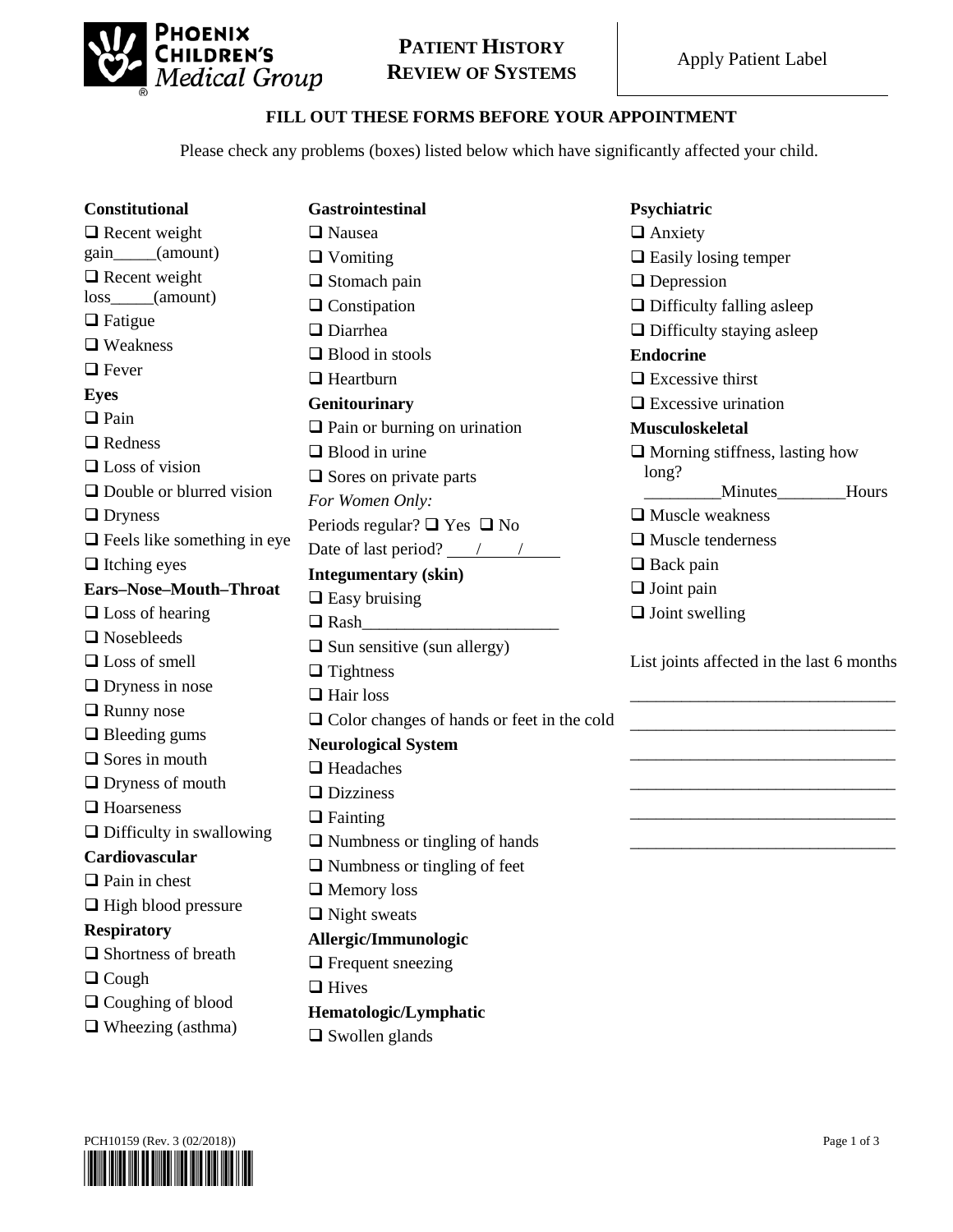| PHOENIX<br><b>Medical Group</b> |
|---------------------------------|
|                                 |

## **PATIENT HISTORY REVIEW OF SYSTEMS** Apply Patient Label

## **PAST MEDICAL HISTORY**

| PAST MEDICAL HISTORY                                                    |                                   |                                                                                                                       |  |
|-------------------------------------------------------------------------|-----------------------------------|-----------------------------------------------------------------------------------------------------------------------|--|
| Does your child have or ever had? Check if "yes"                        |                                   |                                                                                                                       |  |
| Cancer                                                                  | Heart problems                    | Anxiety                                                                                                               |  |
| Fibromyalgia                                                            | <b>Diabetes</b>                   | Tuberculosis                                                                                                          |  |
| Stomach ulcers                                                          | Epilepsy/Seizures                 | <b>Rheumatic Fever</b>                                                                                                |  |
| Kidney disease                                                          | <b>Valley Fever</b>               | Psoriasis                                                                                                             |  |
| Crohn's disease                                                         | Immunodeficiency                  | <b>High Blood Pressure</b>                                                                                            |  |
| <b>Ulcerative Colitis</b>                                               | Depression                        | Asthma                                                                                                                |  |
| Other significant illness (please list)                                 |                                   |                                                                                                                       |  |
|                                                                         |                                   |                                                                                                                       |  |
|                                                                         |                                   |                                                                                                                       |  |
|                                                                         |                                   |                                                                                                                       |  |
| <b>SOCIAL HISTORY</b>                                                   |                                   |                                                                                                                       |  |
| Who lives at home with patient?                                         |                                   |                                                                                                                       |  |
| Patient use: tobacco?                                                   | П<br>$\Box$ No<br>Alcohol?<br>Yes | Yes<br>$\Box$ No                                                                                                      |  |
| Do you use drugs for reasons that are not medical? $\Box$ Yes $\Box$ No |                                   |                                                                                                                       |  |
| If yes, please list                                                     |                                   |                                                                                                                       |  |
| Do you exercise regularly?                                              | $\Box$ Yes                        | $\Box$ No Hours per week: $\Box$                                                                                      |  |
| Type of exercise:                                                       |                                   |                                                                                                                       |  |
|                                                                         |                                   |                                                                                                                       |  |
| # of days absent from school due to rheumatic disease?                  |                                   |                                                                                                                       |  |
|                                                                         |                                   |                                                                                                                       |  |
|                                                                         |                                   |                                                                                                                       |  |
| PETS:                                                                   |                                   | <u> 1989 - Johann Stoff, deutscher Stoff, der Stoff, der Stoff, der Stoff, der Stoff, der Stoff, der Stoff, der S</u> |  |
| <b>IMMUNIZATIONS:</b>                                                   | Chickenpox                        |                                                                                                                       |  |
| Up-to-date                                                              | Varicella (chickenpox) vaccine    |                                                                                                                       |  |
| Date of last immunization                                               |                                   |                                                                                                                       |  |
|                                                                         |                                   |                                                                                                                       |  |
| <b>Previous Operations</b>                                              |                                   |                                                                                                                       |  |
| Type & Year                                                             | Type & Year                       |                                                                                                                       |  |

| <b>Type &amp; Year</b> | Type & Year |
|------------------------|-------------|
| . .                    | <u>.</u>    |
| $\sim$<br><u>.</u>     |             |

### **FAMILY HISTORY:**

| <b>IF LIVING</b> |                         | <b>IF DECEASED</b>                        |                 |
|------------------|-------------------------|-------------------------------------------|-----------------|
| Age              | <b>Medical Problems</b> | Age at Death                              | Cause           |
|                  |                         |                                           |                 |
|                  |                         |                                           |                 |
|                  | Number of brothers      |                                           |                 |
|                  |                         |                                           |                 |
|                  | Number of sisters       | Medical problems of brothers and sisters: | Number deceased |